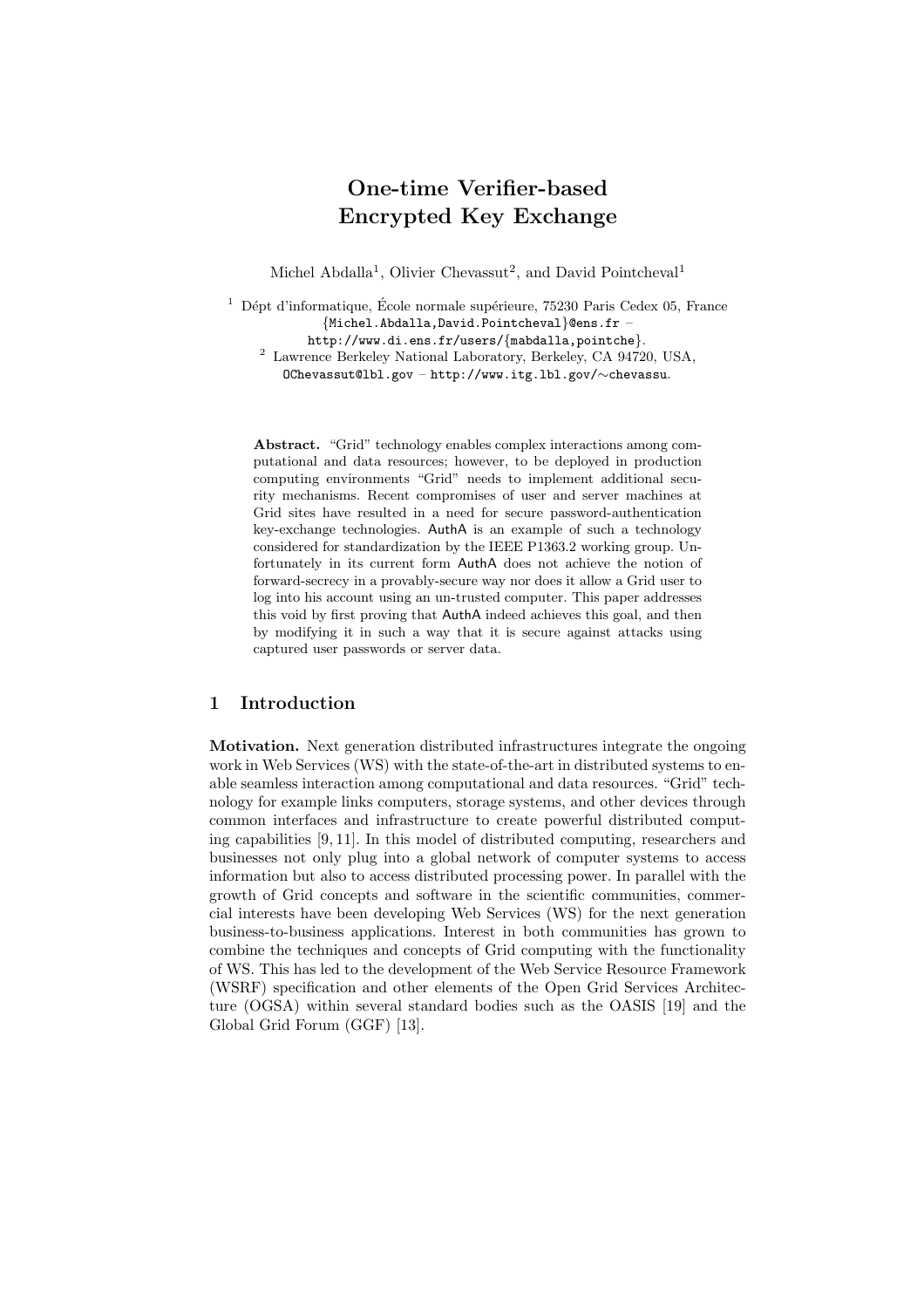Security is one of the major requirements of Grid computing. Any Grid deployment must provide the security services of authentication, authorization, and secure session establishment. These services are provided by the Grid security infrastructure which was initially built upon the Transport Layer Security (TLS) protocol [10] and with the migration towards Web Services is now being built upon the WS-security primitives [9]. The current implementation of the Grid security infrastructure is based on public-key certificates. Recent security hacks of Grid sites due to the compromise of client and server machines, however, have led to a trend where many Grid sites are changing their security policies. The new policy prohibits long-term private keys from being stored on the Grid user's machines but requires that the keys are stored on servers in data centers where their integrity can be better protected. Grid users will authenticate to the data centers using a (one-time) human-memorable password and be issued short-lived certificates. Human-memorable passwords are short strings (e.g, 4 decimal digits) chosen from a relatively small dictionary so that they can be remembered easily.

The unique requirement of Grid provides security researchers with the opportunity to design and develop "provably-secure" cryptographic technologies that will play an essential role in securing next generation distributed infrastructures. The most immediate cryptographic need is certainly a "provably-secure" One-time Password-authentication and Key-eXchange technology (OPKeyX) for two-party [8].

Contributions. This paper is the third tier in the treatment of *Encrypted Key* Exchange (EKE), where the Diffie-Hellman key-exchange flows are encrypted using a password, in the direct model of Bellare-Pointcheval-Rogaway [1]. The first tier showed that under the computational Diffie-Hellman (CDH) assumption the AuthA password-authenticated key-exchange protocol is secure in both the random-oracle and ideal-cipher models [6]; the encryption primitive used is a password-keyed symmetric cipher. The second tier provided a very "elegant" and compact proof showing that under the CDH assumption the AuthA protocol is secure in the random-oracle model only [7]; the encryption primitive used is a mask generation function. In the present paper, we propose a slightly different variant of AuthA, where both flows are encrypted using separate mask generation functions, similarly to [18]. This Two-Mask Encrypted Key Exchange (EKE– both flows are encrypted) was not created for the sake of having one more variant, but simply because it allows us to provide the first complete proof of forwardsecrecy for AuthA. The forward-secrecy of AuthA was indeed explicitly stated as an open problem in [2, 18]. Our result shows that under the Gap Diffie-Hellman assumption [20] this variant of AuthA is forward-secure in the random-oracle model. This is a significant achievement over other works which we hope will leverage our work to obtain tighter and more meaningful security measurements for the forward-secrecy of their EKE-like protocols.

We have furthermore augmented the Two-Mask protocol with two cryptographic mechanisms to reduce the risk of corruption of the server and the client.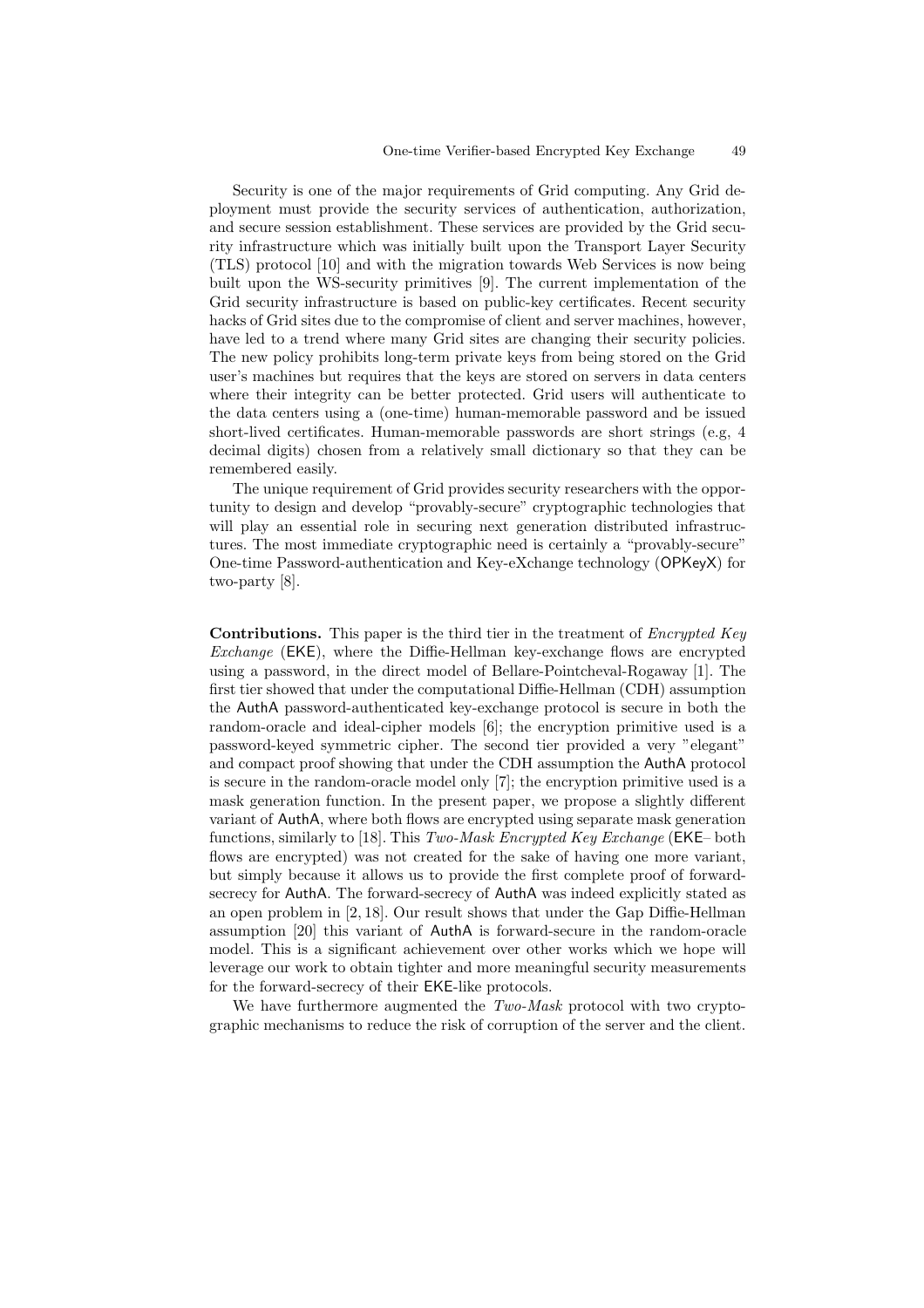Corruption of a server occurs when an attacker gains access to the server's local database of passwords. If client's passwords are stored directly in the database, then the attacker can immediately use any of these passwords to impersonate these clients. Fortunately, there is a means to prevent an attacker from doing just that: verifier-based password-authentication. Of course, this mechanism will not prevent an adversary from mounting (off-line) dictionary attacks but it will slow him or her down and thus give the server's administrator time to react appropriately and to inform its clients. Corruption of a client occurs when a client is using an un-trusted machine which happens frequently these days as hackers run password sniffers on the Internet. There is a means to prevent a client's password from being captured: one-time password-based authentication. Passwords sniffed by hackers are of no use since users' passwords change from one session to the other. The end result is a "provably-secure" One-time Password-authentication and Key-eXchange (OPKeyX) technology for Grid computing.

The remainder of the paper is organized as follows. We first present the related work. In Section 2, we define the formal security model which we use through the rest of the paper. In Section 3, we present the computational assumptions upon which the security of  $Two-Mask$  and, thus, our OPKeyX technology are based upon. In Section 4, we describe the Two-Mask protocol itself and prove that the latter is forward-secure via a reduction from the Two-Mask protocol to the Gap Diffie-Hellman problem. In Section 5, we augment the Two-Mask protocol to reduce the risk of stolen server databases and captured client passwords to construct a technology for OPKeyX.

Related Work. The seminal work in this area is the *Encrypted Key Exchange* (EKE) protocol proposed by Bellovin and Merritt in [3, 4]. EKE is a classical Diffie-Hellman key exchange wherein either or both flows are encrypted using the password as a common symmetric key. The encryption primitive can be instantiated via either a password-keyed symmetric cipher or a mask generation function computed as the product of the message with the hash of a password. Bellare et al. sketched a security proof for the flows at the core of the EKE protocol in [1], and specified a EKE-structure (called the AuthA protocol) in [2]. Boyko et al. proposed very similar EKE-structures (called the PAK suite) and proved them secure in Shoup's simulation model [5, 18]. The PPK protocol in the PAK suite is similar to our Two-Mask Encrypted Key Exchange protocol; however, arguments in favor of forward-secrecy under the computational Diffie-Hellman (CDH) assumption do not give many guarantees on its use in practice [18]. The KOY protocol [16] is also proved to be forward-secure but it is not efficient enough to be used in practice.

The PAK suite is in the process of being standardization by the IEEE P1363.2 Standard working group [15]. Server machines store images of the password under a one-way function instead of a plaintext password when the "augmented" versions of the PAK suite are used. "Augmented" EKE-like protocols indeed limit the damage due to the corruption of a server machine, but do not protect against attacks replaying captured users' passwords. On the other hand,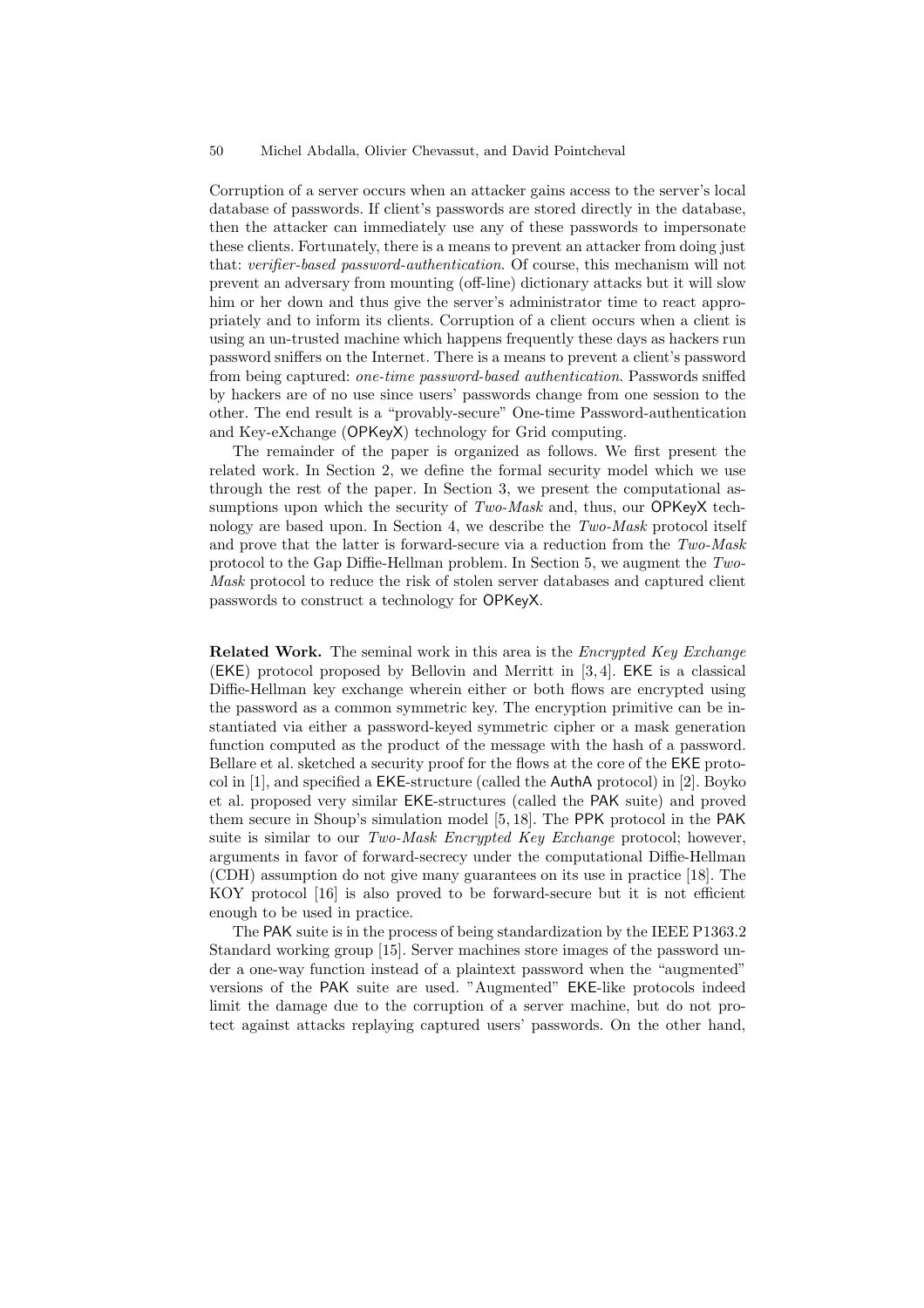One-Time Password (OTP) systems protect against the latter kind of attacks but provide neither privacy of transmitted data nor protection against active attacks such as session hijacking [14]. The present paper designs and develops a cryptographic protocol for one-time "augmented" password-authenticated key exchange.

## 2 Password-based Authenticated Key Exchange

In this section, we recall the security model of Bellare *et al.* [1] for passwordbased authenticated key exchange protocol.

#### 2.1 Overview

A password-based authenticated key exchange protocol  $P$  is a protocol between two parties, a client  $A \in$  client and a server  $S \in$  server. Each participant in a protocol may have several instances, called oracles, involved in distinct, possibly concurrent, executions of P. We let  $U^i$  denote the instance i of a participant U, which is either a client or a server.

Each client  $A \in$  client holds a password  $pw_A$ . Each server  $S \in$  server holds a vector  $pw_S = \langle pw_S[A] \rangle_{A \in \text{client}}$  with an entry for each client, where  $pw_S[A]$  is the derived-password defined in [1]. In the symmetric model,  $pw_s[C] = pw_C$ , but they may be different in general, as in our verifier-based scheme.  $pw<sub>C</sub>$  and  $pw<sub>S</sub>$ are also referred to as the long-lived keys of client C and server S. Each password  $pw_A$  is considered to be a low-entropy string, drawn from the dictionary Password according to the distribution  $\mathcal{PW}$ . As in [7], we let  $\mathcal{PW}(q)$  denote the probability to be in the most probable set of  $q$  passwords:

$$
\mathcal{PW}(q) = \max_{P \subseteq \text{Password}} \left\{ \Pr_{pw \in \mathcal{PW}}[pw \in P \mid \#P \le q] \right\}.
$$

Note that, if we denote by  $\mathcal{U}_N$  the uniform distribution among N passwords, then  $\mathcal{U}_N(q) = q/N$ .

### 2.2 The Security Model

The interaction between an adversary  $A$  and the protocol participants occurs only via oracle queries, which model the adversary capabilities in a real attack (see literature for more details  $[1, 7]$ .) The types of oracles available to the adversary are as follows:

- Execute $(A^i, S^j)$ : The output of this query consists of the messages exchanged during the honest execution of the protocol.
- Reveal $(U^i)$ : This query is only available to A if the attacked instance actually "holds" a session key and it releases the latter to  $A$ .
- Send $(U^i, m)$ : The output of this query is the message that the instance  $U^i$ would generate upon receipt of message  $m$ . A query  $\mathsf{Send}(A^i, \mathsf{Start})$  initializes the key exchange protocol, and thus the adversary receives the initial flow that client instance  $A^i$  would send to the server S.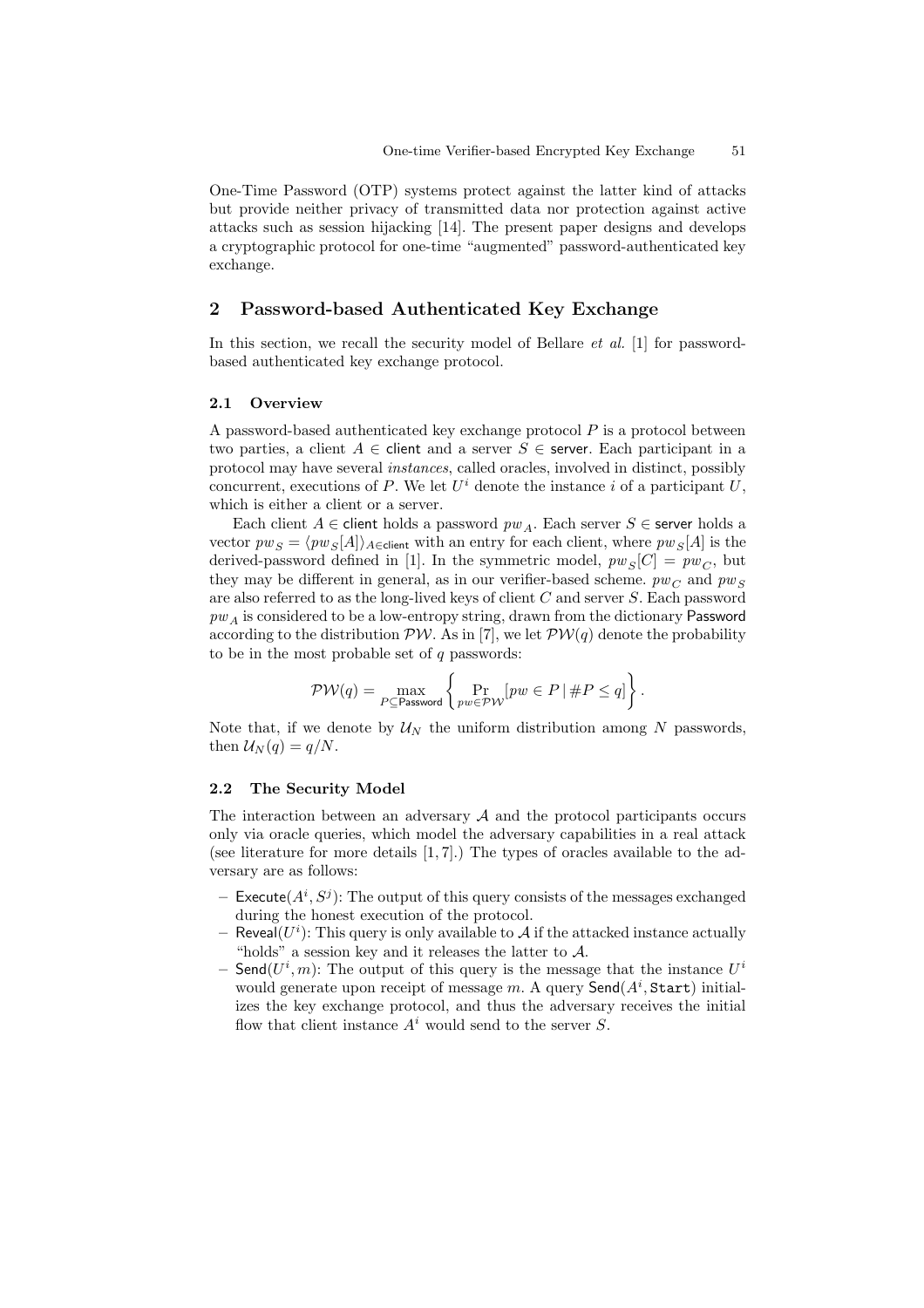#### 2.3 Security Notions

In order to define a notion of security for the key exchange protocol, we consider a game in which the protocol  $P$  is executed in the presence of the adversary  $\mathcal{A}$ . In this game, we first draw a password  $pw$  from Password according to the distribution  $PW$ , provide coin tosses and oracles to  $A$ , and then run the adversary, letting it ask any number of queries as described above, in any order.

AKE Security. In order to model the privacy (semantic security) of the session key, we consider a new game  $\mathbf{Game}^{\mathsf{ake}}(\mathcal{A}, P)$ , in which an additional oracle is available to the adversary: the  $\textsf{Test}(U^i)$  oracle.

 $-$  Test $(U<sup>i</sup>)$ : This query tries to capture the adversary's ability to tell apart a real session key from a random one. In order to answer it, we first flip a (private) coin b and then forward to the adversary either the session key  $sk$ held by  $U^i$  (i.e., the value that a query  $\mathsf{Reveal}(U^i)$  would output) if  $b = 1$  or a random key of the same size if  $b = 0$ .

The Test-oracle can be queried at most once by the adversary  $A$  and is only available to  $A$  if the attacked instance  $U^i$  is Fresh (which roughly means that the session key is not "obviously" known to the adversary). When playing this game, the goal of the adversary is to guess the hidden bit b involved in the Testquery, by outputting a guess  $b'$ . Let Succ denote the event in which the adversary is successful and correctly guesses the value of  $b$ . The  $AKE$  advantage of an adversary A is then defined as  $\mathsf{Adv}_{P}^{\mathsf{ake}}(\mathcal{A}) = 2\Pr[\mathsf{Succ}] - 1$ . The protocol P is said to be  $(t, \varepsilon)$ -**AKE-secure** if A's advantage is smaller than  $\varepsilon$  for any adversary A running with time  $t$ . Note that the advantage of an adversary that simply guesses the bit b is 0 in the above definition due to the rescaling of the probabilities.

Forward-Secrecy. One additional security property to consider is that of forward secrecy. A key exchange protocol is said to be forward-secure if the security of a session key between two participants is preserved even if one of these participants is later compromised. In order to consider forward secrecy, one has to account for a new type of query, the Corrupt-query, which models the compromise of a participant by the adversary. This query is defined as follows:

– Corrupt(U): This query returns to the adversary the long-lived key  $pw_{II}$  for participant  $U$ . As in [1], we assume the weak corruption model in which the internal states of all instances of that user are not returned to the adversary.

In order to define the success probability in the presence of this new type of query, one should extend the notion of freshness so as not to consider those cases in which the adversary can trivially break the security of the scheme. In this new setting, we say that a session key sk is  $FS$ -Fresh if all of the following hold: (1) the instance holding sk has accepted, (2) no Corrupt-query has been asked since the beginning of the experiment; and (3) no Reveal-query has been asked to the instance holding sk or to its partner (defined according to the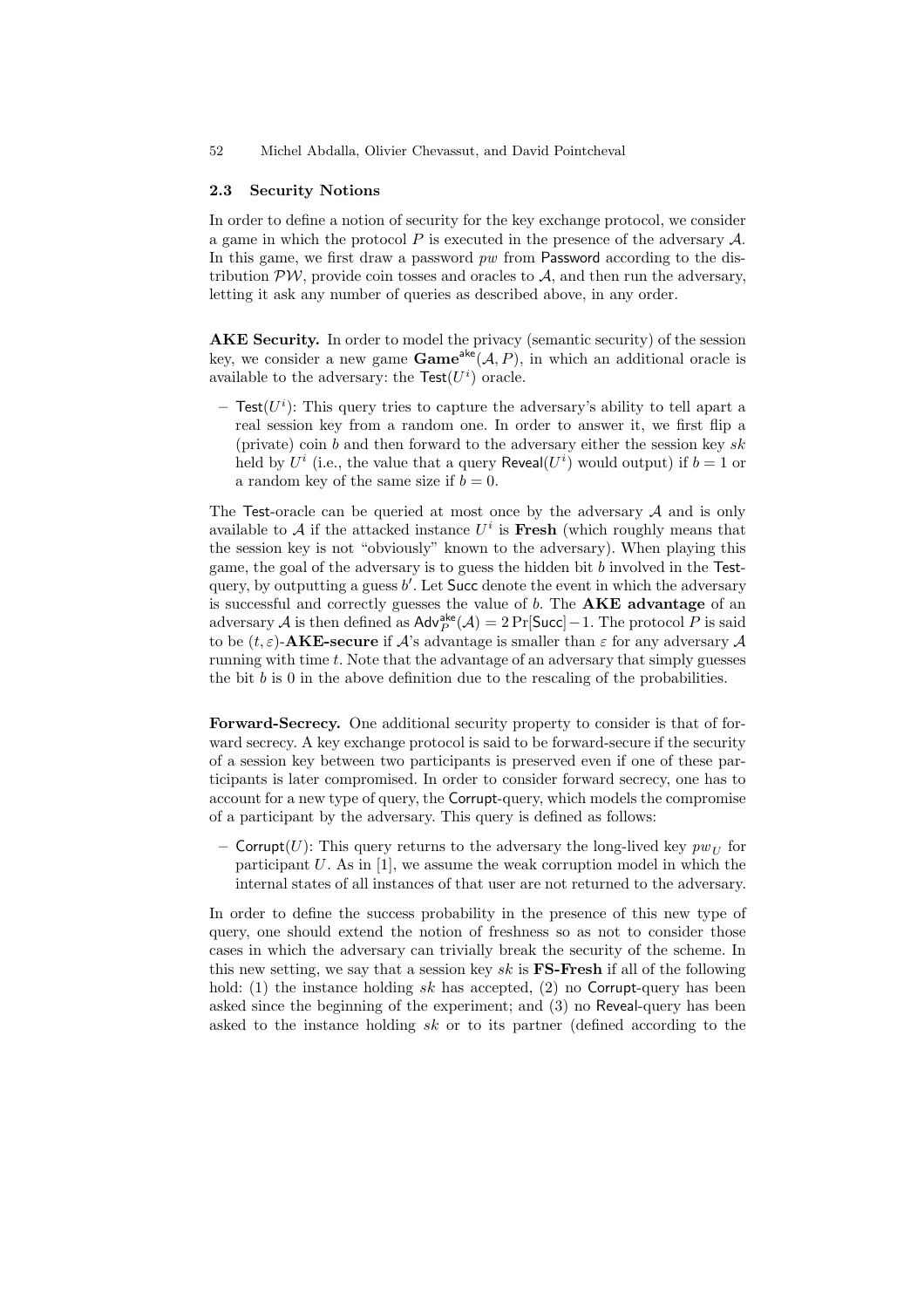session identification). In other words, the adversary can only ask Test-queries to instances which had accepted before the Corrupt query is asked.

Let Succ denote the event in which the adversary successfully guesses the hidden bit  $b$  used by Test oracle. The FS-AKE advantage of an adversary  $A$ is then defined as  $\mathsf{Adv}_{P}^{\mathsf{ake-fs}}(\mathcal{A}) = 2 \Pr[\mathsf{Succ}] - 1$ . The protocol P is said to be  $(t, \varepsilon)$ -**FS-AKE-secure** if A's advantage is smaller than  $\varepsilon$  for any adversary A running with time  $t$ .

Verifier-Based and One-Time-Password Protocols. In order to mitigate the amount of damage that can be caused by corruptions in the server and in the client, we consider two extensions to the standard notion of EKE protocols which we call Verifier-Based and One-Time-Password protocols.

In a Verifier-Based protocol, the goal is to keep the attacker capable of corrupting the server from obtaining the password for all the clients in the system. To achieve this goal, we need to adopt the asymmetric model in which the server no longer knows the password of a user, but only a function of it, which we call the verifier. In other words, only the client should know its password in a verifierbased protocol. Even though off-line dictionary attacks cannot be avoided in this case, the main idea of such protocols is to force an adversary who breaks into a server to have to perform an off-line dictionary attack for each password that it wants to crack based on its verifier. Therefore, the security of verifier-based protocols is directly related to the difficulty of recovering the original password from the verifier. In a One-Time-Password protocol, on the other hand, the goal is to limit the damage caused by an attacker who breaks into a client's machine or sniffs the password. This is achieved by forcing the user to use a different password in each session. That is, passwords are good for one session only and cannot be reused.

# 3 Algorithmic Assumptions

The arithmetic is in a finite cyclic group  $\mathbb{G} = \langle g \rangle$  of order a  $\ell$ -bit prime number q, where the operation is denoted multiplicatively. We also denote by  $\mathbb{G}^*$  the subset  $\mathbb{G}\backslash\{1\}$  of the generators of  $\mathbb{G}$ .

A  $(t, \varepsilon)$ -CDH<sub>q, G</sub> attacker, in a finite cyclic group G of prime order q with g as a generator, is a probabilistic machine  $\Delta$  running in time t such that its success probability  $\mathsf{Succ}_{g,\mathbb{G}}^{\mathsf{cdh}}(\Delta)$ , given random elements  $g^x$  and  $g^y$  to output  $g^{xy}$ , is greater than  $\varepsilon$ :

$$
\mathsf{Succ}^{\mathsf{cdh}}_{g,\mathbb{G}}(\varDelta)=\Pr[\varDelta(g^x,g^y)=g^{xy}]\geq\varepsilon.
$$

We denote by  $\mathsf{Succ}_{g,\mathbb{G}}^{\mathsf{cdh}}(t)$  the maximal success probability over every adversaries running within time t. The CDH-Assumption states that  $\mathsf{Succ}^{\mathsf{cdh}}_{g,\mathbb{G}}(t) \leq \varepsilon$  for any  $t/\varepsilon$  not too large.

A  $(t, n, \varepsilon)$ -GDH<sub>a,G</sub> attacker is a  $(t, \varepsilon)$ -CDH<sub>a,G</sub> attacker, with access to an additional oracle: a DDH-oracle, which on any input  $(g^x, g^y, g^z)$  answers whether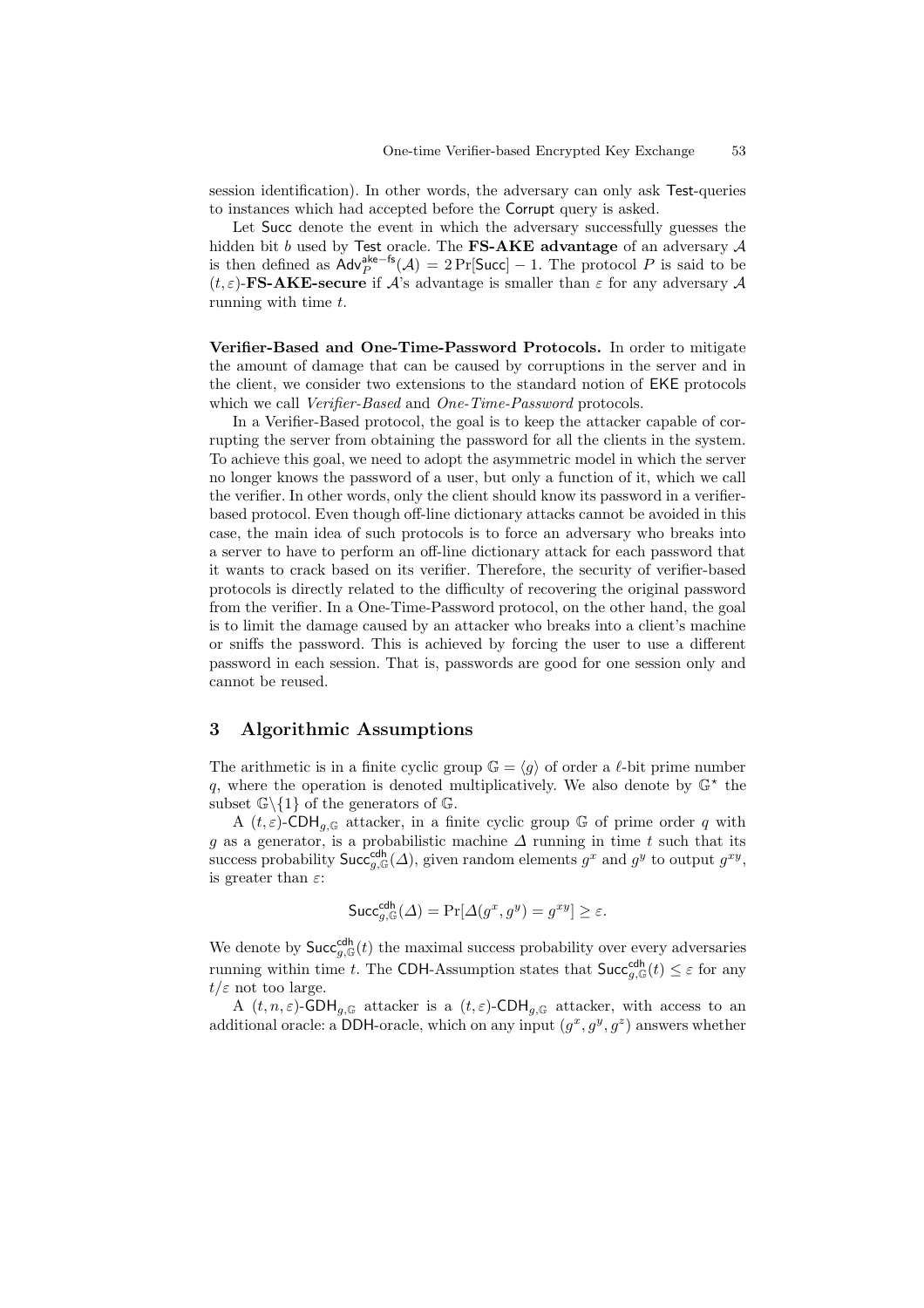| Client                                                                                                                                |                                                                                                                                                      | Server                                                                                                                                     |  |  |
|---------------------------------------------------------------------------------------------------------------------------------------|------------------------------------------------------------------------------------------------------------------------------------------------------|--------------------------------------------------------------------------------------------------------------------------------------------|--|--|
| $pw \in$ Password, PW <sup>as</sup> = $\mathcal{G}(A  S  pw)$ , PW <sup>sa</sup> = $\mathcal{G}(S  A  pw) \in \mathbb{G}$             |                                                                                                                                                      |                                                                                                                                            |  |  |
| $accept \leftarrow false$                                                                                                             |                                                                                                                                                      | $accept \leftarrow false$                                                                                                                  |  |  |
| $X^{\star} \leftarrow X \times \mathsf{PW}^{\mathsf{as}} \xrightarrow{A, X^{\star}} X \leftarrow X^{\star}/\mathsf{PW}^{\mathsf{as}}$ | $x \stackrel{\textit{R}}{\leftarrow} \mathbb{Z}_q$<br>$X \leftarrow g^x$<br>$y \stackrel{\textit{R}}{\leftarrow} \mathbb{Z}_q$<br>$Y \leftarrow g^y$ | $Y \leftarrow Y^{\star}/\textsf{PW}^{\textsf{sa}} \leftarrow \frac{S, Y^{\star}}{Y^{\star} \leftarrow Y \times \textsf{PW}^{\textsf{sa}}}$ |  |  |
| $sk = \mathcal{H}(A  S  X^*  Y^*  pw  Y^x)$                                                                                           |                                                                                                                                                      | $sk = \mathcal{H}(A  S  X^{\star}  Y^{\star}  pw  X^y)$                                                                                    |  |  |
| $accept \leftarrow true$                                                                                                              |                                                                                                                                                      | $accept \leftarrow true$                                                                                                                   |  |  |

Fig. 1. An execution of the EKE protocol.

 $z = xy \mod q$ . Its number of queries is limited to n. As usual, we denote by  $\mathsf{Succ}_{g,\mathbb{G}}^{\mathsf{gdf}}(t)$  the maximal success probability over every adversaries running within time t. The GDH-Assumption states that  $\mathsf{Succ}^{\mathsf{gdh}}_{g,\mathbb{G}}(t) \leq \varepsilon$  for any  $t/\varepsilon$  not too large.

# 4 The EKE Protocol: Encrypted Key Exchange

### 4.1 Description of the Scheme

A hash function from  $\{0,1\}^*$  to  $\{0,1\}^{\ell}$  is denoted H. While G denotes a fulldomain hash function from  $\{0,1\}^*$  into G. As illustrated on Figure 1 (with an honest execution of the EKE protocol), the protocol runs between two parties A and S, and the session-key space **SK** associated to this protocol is  $\{0,1\}^{\ell}$ equipped with a uniform distribution. It works as follows. The client chooses at random a private random exponent  $x$  and computes its Diffie-Hellman public value  $g^x$ . The client encrypts the latter value using a password-based mask, as the product of a Diffie-Hellman value with a full-domain hash of the password, and sends it to the server. The server in turn chooses at random a private random exponent y and computes its Diffie-Hellman public value  $g<sup>y</sup>$  which it encrypts using another password-based mask<sup>3</sup>. The client (resp. server) then decrypts the flow it has received and computes the session key.

#### 4.2 Security Result

In this section, we assert that under the intractability of the Diffie-Hellman problem, the EKE protocol, securely distributes session keys: the key is semantically

<sup>&</sup>lt;sup>3</sup> this differs from the classical **EKE** protocol, which uses a common mask [7]. But this helps to improve the security result.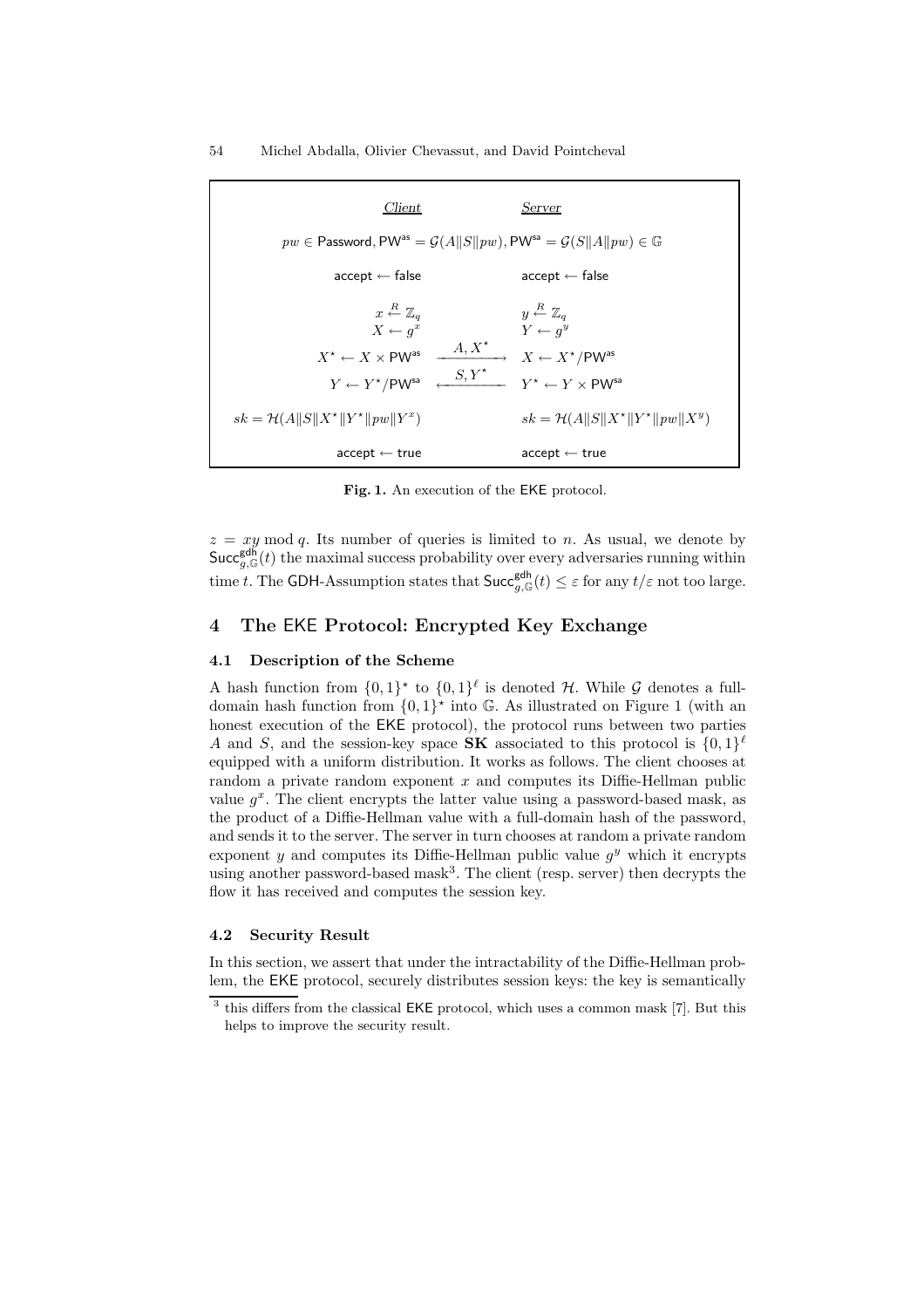secure. The proof, which is an improvement of [7], can be found in the full version of this paper.

**Theorem 1 (AKE Security).** Let us consider the above EKE protocol, over a group of prime order q, where Password is a dictionary equipped with the distribution PW. Let A be an adversary against the AKE security within a time bound t, with less than  $q_s$  active interactions with the parties (Send-queries) and  $q_p$  passive eavesdroppings (Execute-queries), and, asking  $q_g$  and  $q_h$  hash queries to  $G$  and  $H$  respectively. Then we have

$$
\mathsf{Adv}^{\mathsf{ake}}_{\mathsf{eke}}(\mathcal{A}) \leq 2 \times \mathcal{PW}(q_s) + 4q_h^2 \times \mathsf{Succ}^{\mathsf{cdh}}_{g,\mathbb{G}}(t+5\tau_e) + \frac{(q_p+q_s)^2 + 3(q_g+q_h)^2}{2q},
$$

where  $\tau_e$  denotes the computational time for an exponentiation in  $\mathbb{G}$ .

Let us now enhance the result to cover forward-secrecy. The proof will be different from previous proofs for EKE-like protocols since the simulation still must be independent of any password (so that we can say that the adversary has a minute of chance to guess the correct one), while after a corruption the adversary will be able to check the consistency. To reach this aim, we will need to rely on a stronger assumption: the Gap Diffie-Hellman problem. The Decisional Diffie-Hellman oracle will be used to identify the public random oracle  $H$  to the private one  $\mathcal{H}'$  when the input is a valid Diffie-Hellman value.

Theorem 2 (FS-AKE Security). Let us consider the above EKE protocol, over a group of prime order q, where Password is a dictionary equipped with the distribution PW. Let A be an adversary against the FS-AKE security within a time bound  $t$ , with less than  $q_s$  active interactions with the parties (Sendqueries) and  $q_p$  passive eavesdroppings (Execute-queries), and, asking  $q_q$  and  $q_h$ hash queries to  $\mathcal G$  and  $\mathcal H$  respectively. Then we have

$$
\mathsf{Adv}^{\mathsf{ake-fs}}_{\mathsf{eke}}(\mathcal{A}) \leq 2 \times \mathcal{PW}(q_s) + 4 \times \mathsf{Succ}^{\mathsf{gdh}}_{g,\mathbb{G}}(q_h, t+5\tau_e) + \frac{(q_p+q_s)^2 + 3(q_g+q_h)^2}{2q},
$$

where  $\tau_e$  denotes the computational time for an exponentiation in  $\mathbb{G}$ .

Proof. As usual, we incrementally define a sequence of games starting at the real game  $G_0$  and ending up at  $G_5$ . We are interested in the event S, which occurs if the adversary correctly guesses the bit b involved in the Test-query. Let us remember that in this attack game, the adversary is provided with the Corrupt-query.

GAME  $\mathbf{G}_0$ : This is the real protocol, in the random-oracle model. By definition of event  $S_0$ , which means that the adversary correctly guesses the bit b involved in the Test-query, we have

$$
Adv_{\text{eke}}^{\text{ake-fs}}(\mathcal{A}) = 2\Pr[S_0] - 1.
$$

GAME  $G_1$ : In this game, we simulate the hash oracles (G and H, but also an additional hash function  $\mathcal{H}' : \{0,1\}^* \to \{0,1\}^{\ell}$  that will appear in the Game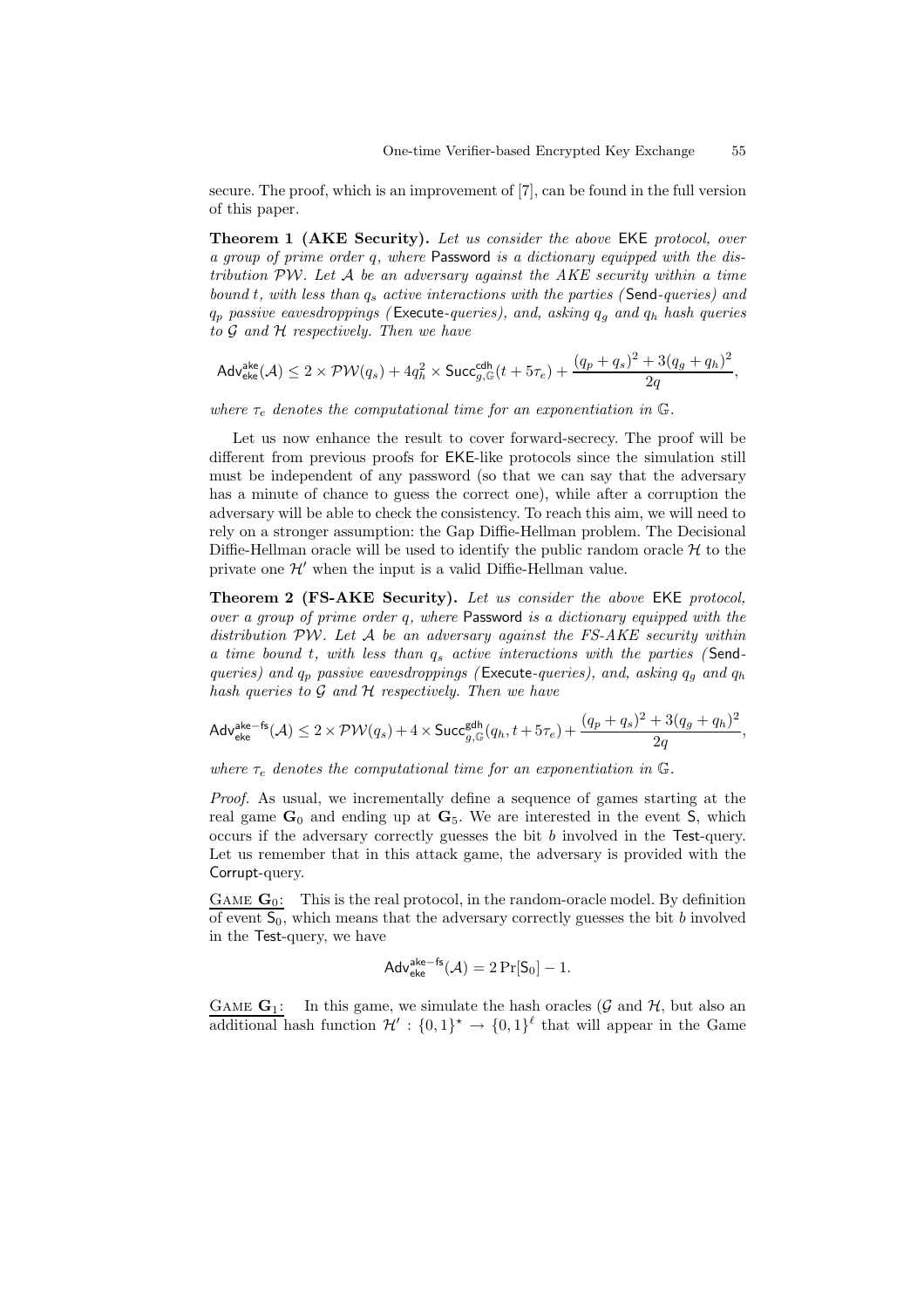$\mathcal C$  ${\cal G}$  and H oracles For a hash-query  $\mathcal{G}(q)$  such that a record  $(q, r, \star)$  appears in  $\Lambda_{\mathcal{G}}$ , the answer is  $r$ . Otherwise the answer  $r$  is defined according to the following rule:  $\blacktriangleright$ Rule  $\mathcal{G}^{(1)}$ Choose a random element  $r \in \mathbb{G}$ . The record  $(q, r, \perp)$  is added to  $A_{\mathcal{G}}$ . Note: the third component of the elements of this list will be explained later. For a hash-query  $\mathcal{H}(q)$  such that a record  $(q, r)$  appears in  $\Lambda_{\mathcal{H}}$ , the answer is r. Otherwise, q is parsed as  $(A||S||X^*||Y^*||pw||K)$ , one first asks for  $\mathcal{G}(A||S||pw)$ and  $\mathcal{G}(S||A||pw)$ , using the above simulation, then the answer r is defined according to the following rule:  $\blacktriangleright$  Rule  $\mathcal{H}^{(1)}$ Choose a random element  $r \in \{0,1\}^{\ell}$ . One adds the record  $(q, r)$  to  $\Lambda_{\mathcal{H}}$ . For a hash-query  $\mathcal{H}'(\vec{q})$ , such that a record  $(q, r)$  appears in  $\Lambda_{\mathcal{H}'},$  the answer is r. Otherwise, one chooses a random element  $r \in \{0,1\}^{\ell}$ , answers with it, and adds the record  $(q, r)$  to  $\Lambda_{\mathcal{H}}$ .

Fig. 2. Simulation of the EKE protocol (random oracles)

 $\mathbf{G}_3$ ) as usual by maintaining hash lists  $\Lambda_{\mathcal{G}}, \Lambda_{\mathcal{H}}$  and  $\Lambda_{\mathcal{H}'}$  (see Figure 2). Except that we query  $\mathcal{G}(A||S||pw)$  and  $\mathcal{G}(S||A||pw)$  as soon as A, S and pw appear in a  $H$ -query. This just increases the number of  $G$  queries. We also simulate all the instances, as the real players would do, for the Send-queries and for the Execute, Reveal, Test and Corrupt-queries (see Figure 3).

From this simulation, we easily see that the game is perfectly indistinguishable from the real attack.

GAME  $\mathbf{G}_2$ : First, we cancel games in which some collisions appear:

- collisions on the transcripts  $((A, X^{\star}), (S, Y^{\star}))$ ;
- collisions on the output of  $\mathcal{G}$ .

$$
\Pr[\text{Coll}_2] \le \frac{(q_p+q_s)^2}{2q} + \frac{(q_g+q_h)^2}{2q}.
$$

GAME  $\mathbf{G}_3$ : In this game, we do not compute the session key sk using the oracle  $\mathcal{H}$ , but using the private oracle  $\mathcal{H}'$  so that the value sk is completely independent not only from  $H$ , but also from pw and thus from both  $K_A$  and  $K_S$ . We reach this aim by using the following rule:

 $\blacktriangleright$ Rule A3/S3<sup>(3)</sup>

Compute the session key  $sk_{A/S} = \mathcal{H}'(A||S||X^*||Y^*).$ 

Since we do no longer need to compute the values  $K_A$  and  $K_S$ , we can also simplify the second rules: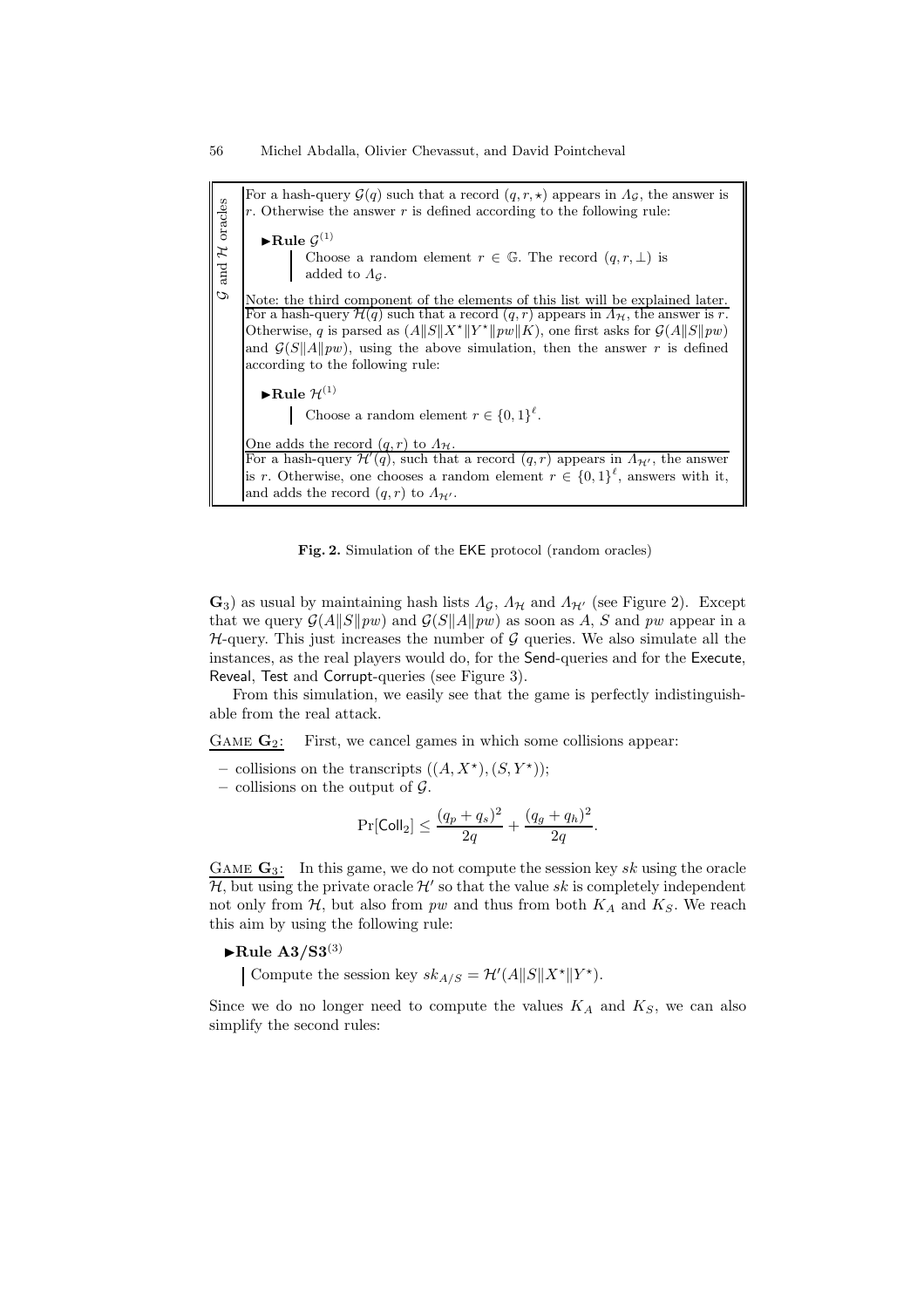|                   | We answer to the Send-queries to an A-instance as follows:                                                                                                                                                                                                                                                                                                                                                                                                                                                                                                                                                                                                                                                                        |
|-------------------|-----------------------------------------------------------------------------------------------------------------------------------------------------------------------------------------------------------------------------------------------------------------------------------------------------------------------------------------------------------------------------------------------------------------------------------------------------------------------------------------------------------------------------------------------------------------------------------------------------------------------------------------------------------------------------------------------------------------------------------|
| Send-queries to A | - A Send $(A^i, \text{Start})$ -query is processed according to the following rule:<br>$\blacktriangleright$ Rule $A1^{(1)}$<br>Choose a random exponent $\theta \in \mathbb{Z}_q$ , compute $X = g^{\theta}$ and<br>$X^* = X \times \text{PW}^{as}$ .<br>Then the query is answered with $(A, X^*)$ , and the instance goes to an<br>expecting state.<br>- If the instance $A^i$ is in an expecting state, a query $\mathsf{Send}(A^i,(S,Y^*))$ is<br>processed by computing the session key. We apply the following rules:<br>$\blacktriangleright$ Rule A2 <sup>(1)</sup><br>Compute $Y = Y^*/P W^{sa}$ and $K_A = Y^{\theta}$ .                                                                                               |
|                   | $\blacktriangleright$ Rule A3 <sup>(1)</sup><br>Compute the session key $sk_A = \mathcal{H}(A  S  X^*  Y^*  pw  K_A)$ .<br>Finally the instance accepts.                                                                                                                                                                                                                                                                                                                                                                                                                                                                                                                                                                          |
| Send-queries to S | We answer to the Send-queries to a $S$ -instance as follows:<br>- A Send $(S^j, (A, X^*))$ -query is processed according to the following rules:<br>$\blacktriangleright$ Rule $S1^{(1)}$<br>Choose a random exponent $\varphi \in \mathbb{Z}_q$ , compute $Y = g^{\varphi}$ and<br>$Y^* = Y \times \text{PW}^{\text{sa}}$ .<br>Then the query is answered with $(S, Y^*)$ , and the instance applies the<br>following rules.<br>$\blacktriangleright$ Rule $S2^{(1)}$<br>Compute $X = X^*/P W^{as}$ and $K_S = X^{\varphi}$ .<br>$\blacktriangleright$ Rule $\text{S3}^{(1)}$<br>Compute the session key $sk_S = \mathcal{H}(A  S  X^*  Y^*  pw  K_S)$ .<br>Finally, the instance accepts.                                       |
| Other queries     | An Execute( $A^i$ , $S^j$ )-query is processed using successively the above simu-<br>lations of the Send-queries: $(A, X^*) \leftarrow$ Send $(A^i, \text{Start})$ and $(S, Y^*)$<br>Send $(S^j, (A, X^{\star}))$ , and outputting the transcript $((A, X^{\star}), (S, Y^{\star}))$ .<br>A Reveal(U)-query returns the session key $(\overrightarrow{sk_A} \text{ or } \overrightarrow{sk_S})$ computed by the<br>instance $I$ (if the latter has accepted).<br>A Test(U)-query first gets sk from Reveal(U), and flips a coin b. If $b = 1$ , we<br>return the value of the session key $sk$ , otherwise we return a random value<br>drawn from $\{0,1\}^{\ell}$ .<br>A Corrupt $(U)$ -query returns password pw of the user U. |

Fig. 3. Simulation of the EKE protocol (Send, Reveal, Execute, Test and Corrupt queries)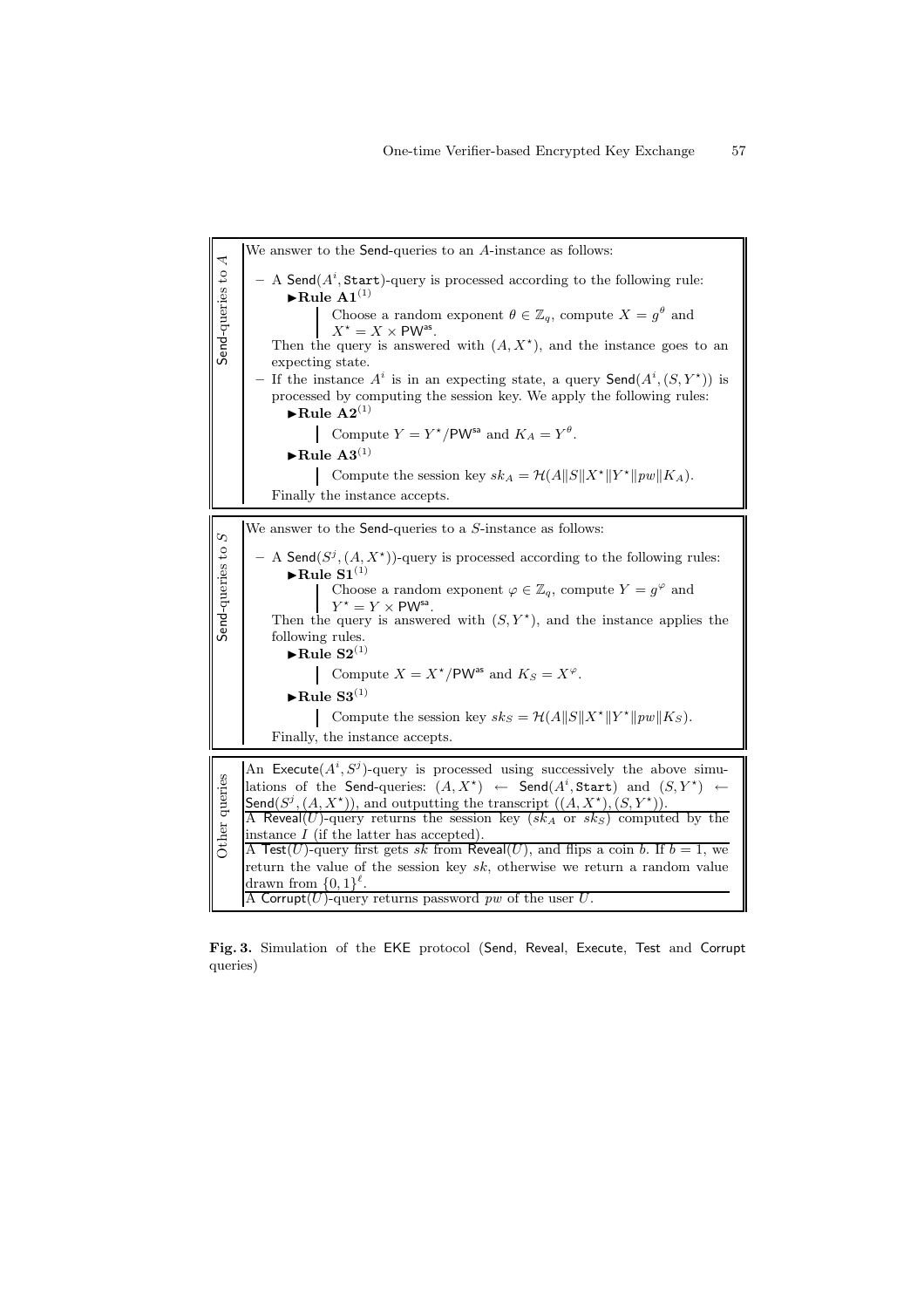# $\blacktriangleright$ Rule A2/S2<sup>(3)</sup>

Do nothing.

The games  $\mathbf{G}_3$  and  $\mathbf{G}_2$  are indistinguishable unless A queries the hash function H on either  $A||S||X^*||Y^*||pw||K_A$  or  $A||S||X^*||Y^*||pw||K_S$ , for some execution transcript  $((A, X^*), (S, Y^*))$ . We hope to prove that for all the transcripts of accepted sessions, the probability of such an event is negligible. However, there is no hope for proving it about sessions accepted after the corruption of the password, since the adversary may know the x and thus  $K_A$  (or y and  $K_S$ ). One should note that sessions accepted *after* the corruption may have been started before. There is no way in our simulation to anticipate different answers for the Send-queries according to that. Therefore, we have to make answers from  $H$  and  $H'$  (when they correspond to the same query, which can be checked with the DDH-oracle) to be the same for sessions accepted after the corruption of the password:

## $\blacktriangleright {\rm Rule}~\mathcal{H}^{(3)}$

- Before the corruption, randomly choose  $r \in \{0,1\}^{\ell}$ .
- After the corruption, knowing the correct password, if
	- *pw* is the correct password;
	- $A, S, X^*, Y^*$  corresponds to the session ID of a session accepted after the corruption;
	- $K = \text{CDH}_{g,\mathbb{G}}(X^*/\text{PW}^{\text{as}}, Y^*/\text{PW}^{\text{sa}})$  (checked using the DDHoracle);
	- then r is set to  $\mathcal{H}'(A||S||X^*||Y^*)$ .
	- Else, choose a random element  $r \in \{0,1\}^{\ell}$ .

This new rule for the simulation of  $H$  just replaces some random values by other random values. The games  $G_3$  and  $G_2$  are now indistinguishable unless A queried the hash function H on either  $A||S||X^*||Y^*||pw||K_A$  or  $A||S||X^*||Y^*||pw||K_S$ , for some accepted-session transcript  $((A, X^{\star}), (S, Y^{\star}))$ , before corrupting the password: event AskHbC. This means that, for *some transcript*  $((A, X^*), (S, Y^*))$ , the tuple  $(A, S, X^{\star}, Y^{\star}, pw, \text{CDH}_{g, \mathbb{G}}(X^{\star}/\text{PW}^{\text{as}}, Y^{\star}/\text{PW}^{\text{sa}}))$  lies in the list  $\Lambda_{\mathcal{H}}$ .

On the other hand, the session key (associated to a session accepted before the corruption) is computed with a random oracle that is private to the simulator, then one can remark that it cannot be distinguished by the adversary unless the same transcript  $((A, X^{\star}), (S, Y^{\star}))$  appeared in another session, for which a Reveal-query has been asked (which event has been excluded in the previous game). The adversary correctly guesses the bit b involved in the Test-query (event  $S_3$ ) only by chance:  $Pr[S_3] = 1/2$ .

Actually, one does not need the Diffie-Hellman values  $K_A$  or  $K_S$  for computing  $sk$ , but the password: we can formally simplify again some rules but thus without modifying anything w.r.t. the probabilities:

# $\blacktriangleright {\rm Rule\ A1}^{(3)}$

Choose a random element  $x \in \mathbb{Z}_q$  and compute  $X^* = g^x$ .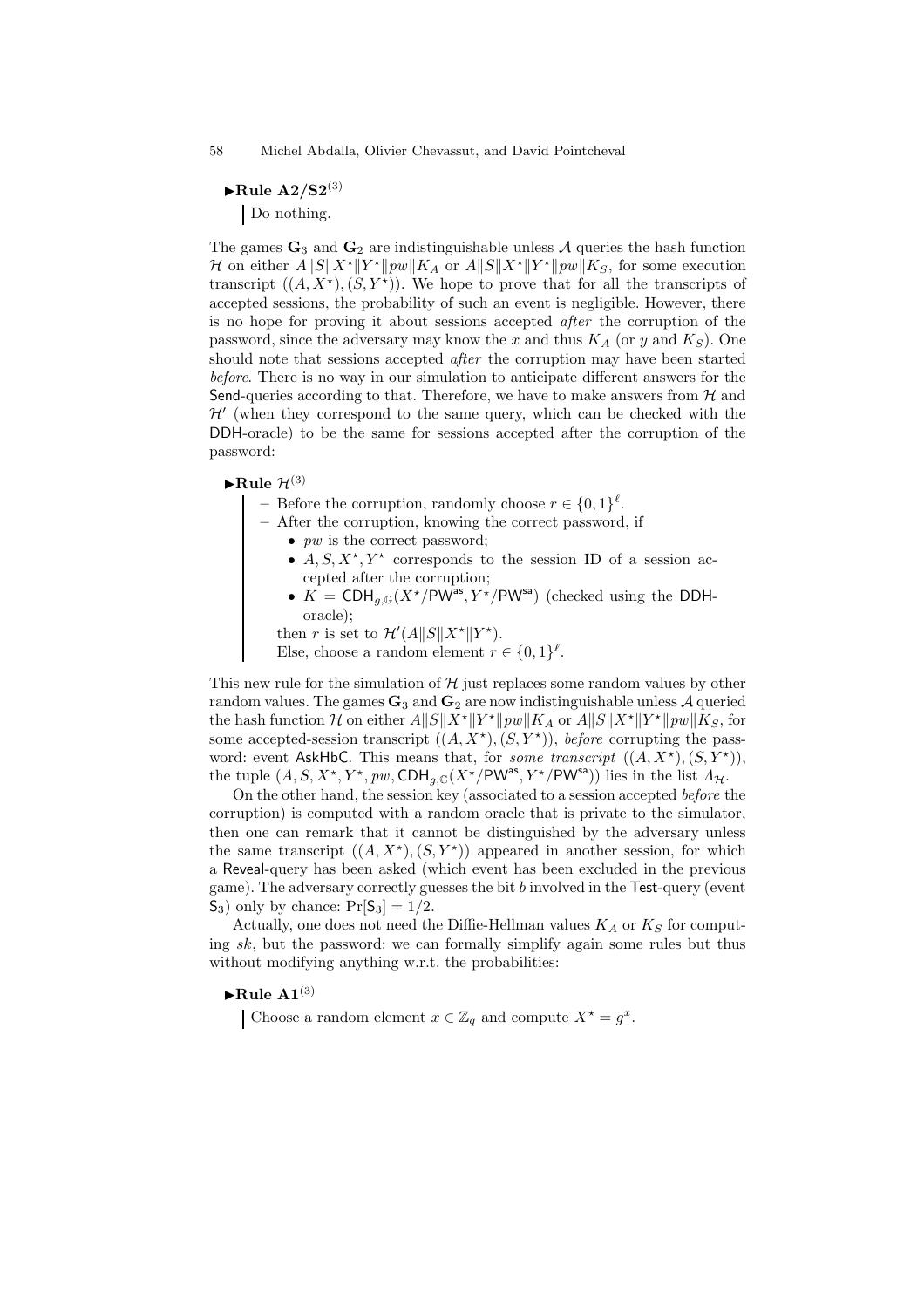# $\blacktriangleright$ Rule S1<sup>(3)</sup>

Choose a random element  $y \in \mathbb{Z}_q$  and compute  $Y^* = g^y$ .

GAME  $G_4$ : In order to evaluate the probability of event AskHbC, let us modify the simulation of the oracle G, with two random elements  $P, Q \in \mathbb{G}\backslash\{1\}$  (which are thus generators of  $\mathbb{G}$ , since the latter has a prime order q). The simulation introduces values in the third component of the elements of  $\Lambda_{\mathcal{G}}$ , but does not use it. It would let the probabilities unchanged, but we exclude the cases  $PW^{as} = 1$ or  $PW^{sa} = 1$ :

 $\blacktriangleright \text{Rule}~\mathcal{G}^{(4)}$ - If  $q = "A||S||\star"$ , randomly choose  $k \in \mathbb{Z}_q^*$ , and compute  $r = P^{-k}$ ; - If  $q = "S||A||\star"$ , randomly choose  $k \in \mathbb{Z}_q^*$ , and compute  $r = Q^{-k}$ ; – Else, choose a random element  $r \in \mathbb{G}$ , and set  $k = \bot$ .

The record  $(q, r, k)$  is added to  $A<sub>G</sub>$ .

Since we just exclude  $k = 0$ , we have:

$$
|\Pr[\mathsf{AskHbC_4}] - \Pr[\mathsf{AskHbC_3}]| \leq \frac{q_g + q_h}{q}.
$$

GAME  $G_5$ : It is now possible to evaluate the probability of the event AskHbC. Indeed, one can remark that the password is never used during the simulation, before the corruption. It thus does not need to be chosen in advance, but at the time of the corruption (or at the very end only). At that time, one can check whether the event AskHbC happened or not. To make this evaluation easier, we cancel the games wherein for some pair  $(X^*, Y^*) \in \mathbb{G}^2$ , involved in a communication, there are two passwords  $pw$  such that the tuple  $(A, S, X^{\star}, Y^{\star}, pw, \text{CDH}_{g,\mathbb{G}}(X^{\star}/PW^{as}, Y^{\star}/PW^{sa}))$  is in  $\Lambda_{\mathcal{H}}$  (which event is denoted CollH<sub>5</sub>). Hopefully, event CollH<sub>5</sub> can be upper-bounded, granted the following Lemma:

**Lemma 1.** For any pair  $(X^*, Y^*)$  involved in a communication, there is at most one password pw such that  $(A, S, X^*, Y^*, pw, \text{CDH}_{g, \mathbb{G}}(X^*/PW^{as}, Y^*/PW^{sa}))$  is in  $\Lambda_{\mathcal{H}}$ , unless one can solve the Diffie-Hellman problem:

$$
\Pr[\mathsf{CollH}_5] \leq \mathsf{Succ}_{g,\mathbb{G}}^{\mathsf{gdh}}(q_h, t+5\tau_e).
$$

*Proof.* Assume there exist  $(X^* = g^x, Y^* = g^y) \in \mathbb{G}^2$  involved in a communication,  $PW_0^{as} = P^{-k_0} \neq 1$ ,  $PW_0^{sa} = Q^{-k_0' \neq 1}$ , and  $PW_1^{as} = P^{-k_1} \neq 1$ ,  $PW_1^{sa} = Q^{-k_1'} \neq 1$  such that the two following tuples (for  $i = 0, 1$ ) are in  $\Lambda_H$ .

$$
(A,S,X^\star,Y^\star, pw_i, Z_i = \mathsf{CDH}_{g,\mathbb{G}}(X^\star/\mathsf{PW}_i^{\mathsf{as}},Y^\star/\mathsf{PW}_i^{\mathsf{sa}})).
$$

Then,  $Z_i = \text{CDH}_{g,\mathbb{G}}(X^* \times P^{k_i}, Y^* \times Q^{k'_i})$ . Since  $(X^*, Y^*) \in \mathbb{G}^2$  has been involved in a communication (either from Send-queries or an Execute-query), one of  $X^*$  =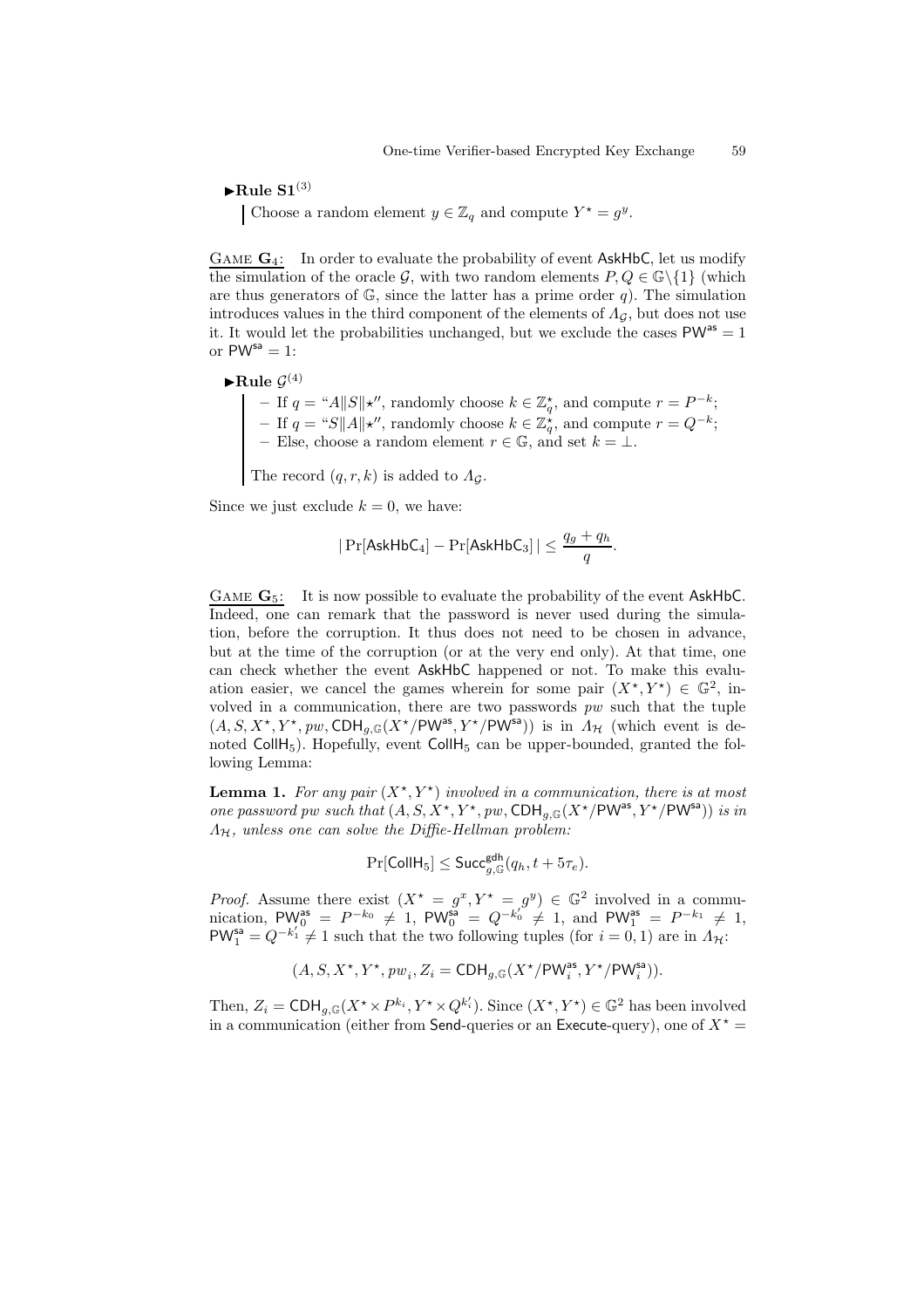$g^x$  or  $Y^* = g^y$ , has been simulated: at least one of x or y is known. Without loss of generality, we can assume we know  $x$ :

$$
Z_i = (Y^* \times Q^{k'_i})^x \times \text{CDH}_{g, \mathbb{G}}(Y^*, P)^{k_i} \times \text{CDH}_{g, \mathbb{G}}(P, Q)^{k_i k'_i}
$$
  
\n
$$
Z_1^{k_0}/Z_0^{k_1} = \left(Y^{*k_0 - k_1} \times \text{PW}_0^{sak_1}/\text{PW}_1^{sak_0}\right)^x \times \text{CDH}_{g, \mathbb{G}}(P, Q)^{k_0 k_1 (k'_1 - k'_0)}
$$
  
\n
$$
\text{CDH}_{g, \mathbb{G}}(P, Q) = \left(((\text{PW}_1^{sa}/Y^*)^x Z_1)^{k_0} / ((\text{PW}_0^{sa}/Y^*)^x Z_0)^{k_1}\right)^u,
$$

where u is the inverse of  $k_0 k_1 (k_1 - k_0')$  in  $\mathbb{Z}_q$ . The latter exists since PW<sub>0</sub><sup>3</sup>, PW<sub>0</sub><sup>54</sup>, PW<sup>as</sup>, PW<sup>sa</sup>  $\neq$  1, and they are all distinct from each other (we have excluded collisions for  $G$ ). Since we have access to a DDH-oracle, one can find the two useful  $\mathcal{H}$ -queries.

For a more convenient analysis, we can split the event AskHbC in two disjoint sub-cases:

- 1. AskHbC-Passive, where the transcript  $((A, X^{\star}), (S, Y^{\star}))$  involved in the crucial  $H$ -query comes as an answer from an Execute-query;
- 2. AskHbC-Active, the other cases.

About the active case (the event  $\mathsf{AskHbC\text{-}Active}_5$ ), the above Lemma 1 applied to games where the event  $\text{CollH}_5$  did not happen states that for each pair  $(X^*, Y^*)$  involved in an active transcript, there is at most one pw such that the corresponding tuple is in  $\Lambda_{\mathcal{H}}$ :

$$
\Pr[\mathsf{AskHbC-Active}_5] \leq \mathcal{PW}(q_s).
$$

Moreover, in the particular case of passive transcripts, one can state a stronger result:

**Lemma 2.** For any pair  $(X^*, Y^*) \in \mathbb{G}^2$ , involved in a passive transcript, there is no password pw such that  $(A, S, X^*, Y^*, pw, \text{CDH}_{g,\mathbb{G}}(X^*/PW^{as}, Y^*/PW^{sa}))$  is in  $\Lambda_{\mathcal{H}}$ , unless one can solve the Diffie-Hellman problem:

$$
\Pr[\mathsf{AskHbC\text{-}Passive}_5] \leq \mathsf{Succ}^{\mathsf{gdh}}_{g,\mathbb{G}}(q_h,t+4\tau_e).
$$

*Proof.* Assume there exist  $(X^* = g^x, Y^* = g^y) \in \mathbb{G}^2$  involved in a passive transcript, and values  $PW^{as} = P^{-k} \neq 1$ ,  $PW^{sa} = Q^{-k'} \neq 1$  such that the tuple

$$
(A, S, X^{\star}, Y^{\star}, pw, Z = \text{CDH}_{g, \mathbb{G}}(X^{\star}/\text{PW}^{\text{as}}, Y^{\star}/\text{PW}^{\text{sa}}))
$$

is in  $\Lambda_{\mathcal{H}}$ . Then, as above (but with x and y known),

$$
\mathsf{CDH}_{g,\mathbb{G}}(P,Q) = \left(Z \times \mathsf{PW}^{\mathsf{s}a} \times \mathsf{PW}^{\mathsf{s} \mathsf{s} y} / g^{xy}\right)^u,
$$

where u is the inverse of  $kk'$  in  $\mathbb{Z}_q$ . By using the DDH-oracle, one easily gets the crucial  $\mathcal{H}$ -query.  $\Box$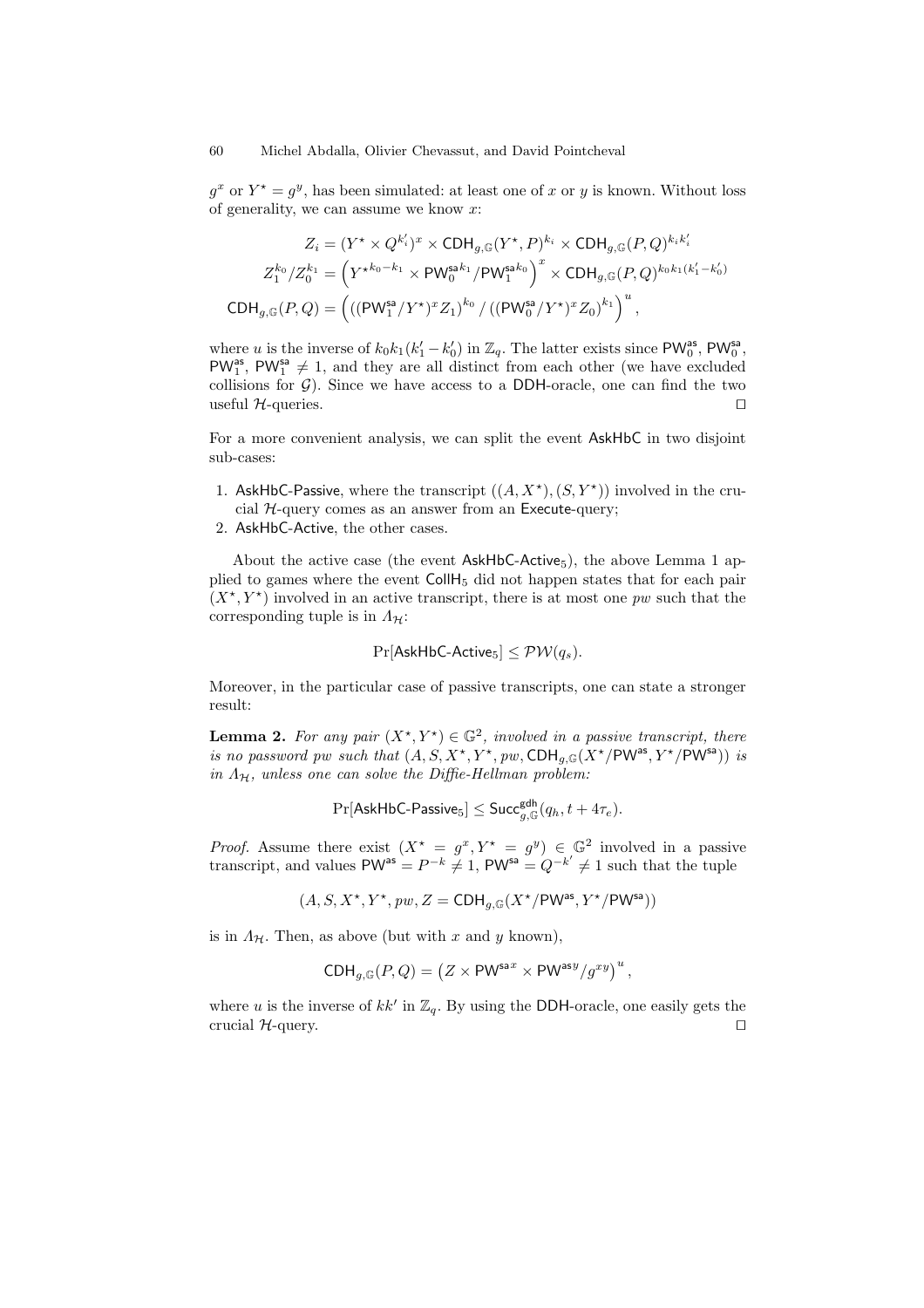As a conclusion,

$$
\Pr[\mathsf{AskHbC}_5] \leq \mathsf{Succ}_{g,\mathbb{G}}^{\mathsf{gdh}}(q_h, t + 4\tau_e) + \mathcal{PW}(q_s).
$$

Combining all the above equations, one gets

$$
\mathsf{Adv}^{\mathsf{ake-fs}}_{\mathsf{eke}}(\mathcal{A}) \leq 2 \times \left( \begin{matrix} \mathcal{PW}(q_s) + \mathsf{Succ}^{\mathsf{gdh}}_{g,\mathbb{G}}(q_h,t+4\tau_e) + \mathsf{Succ}^{\mathsf{gdh}}_{g,\mathbb{G}}(q_h,t+5\tau_e) \\ + \frac{q_g + q_h}{q} + \frac{(q_g + q_h)^2}{2q} + \frac{(q_p + q_s)^2}{2q} \end{matrix} \right).
$$

# 5 The OPKeyX Protocol

The basic EKE protocol withstands password corruption, by providing forwardsecrecy. But this just protects the secrecy of session keys established before the corruption. Nothing is guaranteed for future sessions. We can even show that one easily breaks the semantic security of their session keys, by simply impersonating one of the parties with the knowledge of the password.

In the above protocol, the password can be extracted from both machines: the server and the client. And moreover, the server stores many passwords (since its is aimed at establishing sessions with many clients), then the corruption of the server does not just leak one password, but a huge number of them. This would be quite useful to be able to reduce the damages of such a corruption. We propose below two different ways to achieve this task.

#### 5.1 Stealing the Server Database

In a verifier-based protocol, the client owns a password, but the server just knows a verifier of the latter (which is actually a hash value, or the image by a oneway function), not the password itself. Hence, the corruption of the server just reveals this verifier. Of course, an off-line dictionary attack thereafter leads to the password. Such an exhaustive search cannot be prevented but should be the most efficient one: by including salts (sent back to the client by the server in the first flow) would reduce even more the impact of the corruption, since a specific dictionary attack should be performed towards each specific user, and could not be generic.

A verifier-based enhancement of EKE is proposed on Figure 4. It is basically the previous EKE scheme using first the verifier as common password. Then, the client furthermore proves his knowledge of the password which matches the password-verifier relation. In our proposal, the relation is the pairs  $(x, g^x)$ , and thus the proof is a Schnorr-like proof of knowledge of a discrete logarithm [21], with a multi-collision resistant function  $f(12)$ . To prevent dictionary attacks, we introduce the Diffie-Hellman secret in the hash input to get the challenge e, so that the latter can be computed by the two parties only: it is semantically secure for external adversariesfor exactly the same reasons the session key is. Because of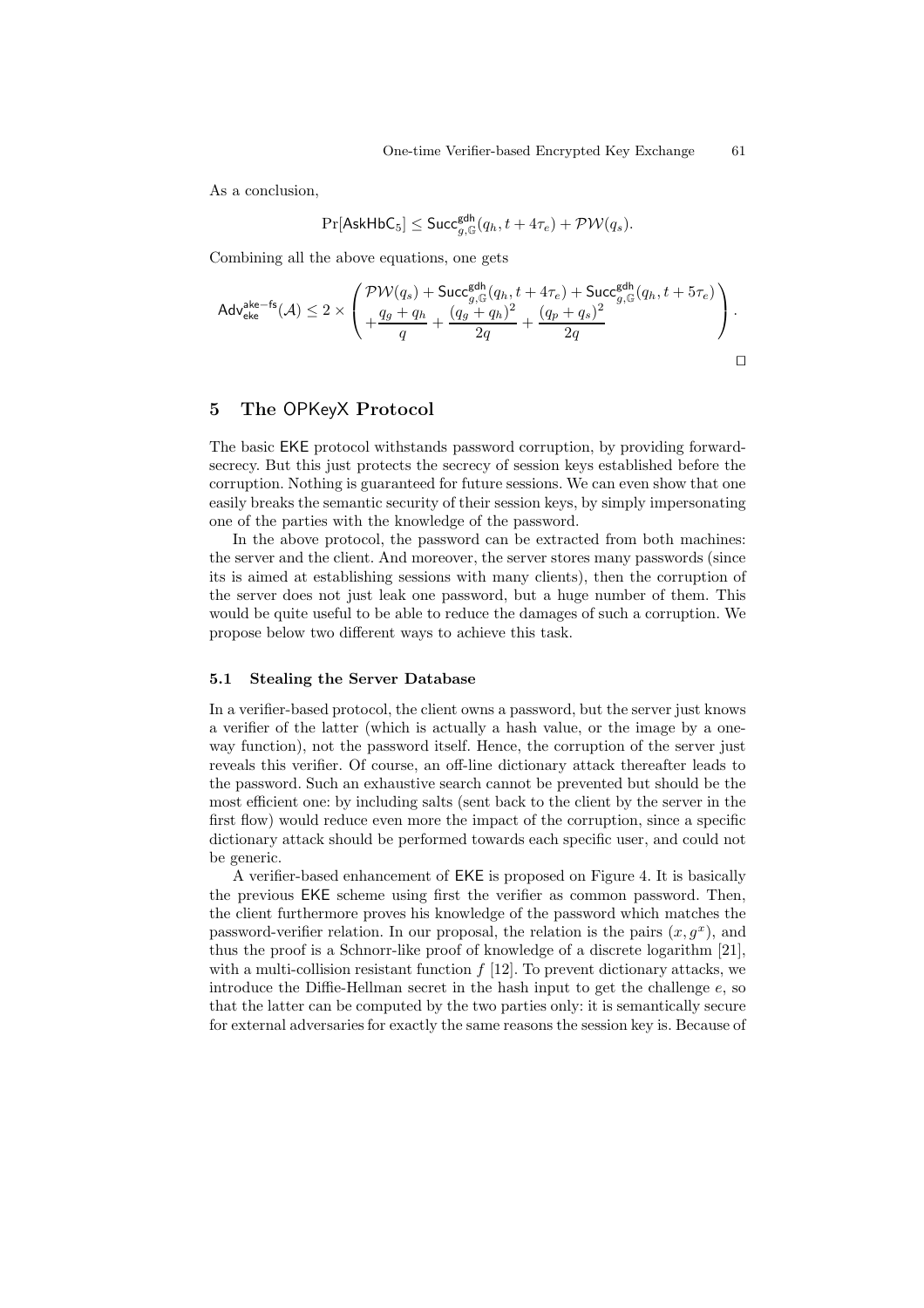| Client                                                                                                                                                                                     | Server                                                                                                                                                                                                    |
|--------------------------------------------------------------------------------------------------------------------------------------------------------------------------------------------|-----------------------------------------------------------------------------------------------------------------------------------------------------------------------------------------------------------|
| $\mathsf{pw} \in \mathbb{Z}_q$                                                                                                                                                             | $pw = q^{\text{pw}}$<br>$PW^{as} = \mathcal{G}(A  S  pw)$ , $PW^{sa} = \mathcal{G}(S  A  pw) \in \mathbb{G}$                                                                                              |
| $accept \leftarrow false$                                                                                                                                                                  | $accept \leftarrow false$                                                                                                                                                                                 |
| $x \stackrel{R}{\leftarrow} \mathbb{Z}_q, X \leftarrow q^x$<br>$X^* \leftarrow X \times \text{PM}^{\text{as}}$<br>$r \stackrel{R}{\leftarrow} \mathbb{Z}_q, R \leftarrow q^r, \rho = f(R)$ | $y \stackrel{R}{\leftarrow} \mathbb{Z}_q, Y \leftarrow g^y$<br>$Y \leftarrow Y^{\star}/\textsf{PW}^{\textsf{sa}} \leftarrow \frac{S, Y^{\star}}{Y^{\star} \leftarrow Y \times \textsf{PW}^{\textsf{sa}}}$ |
| $e = \mathcal{H}_1(A  S  X^*  Y^*  \rho  pw  Y^x)$<br>$s = r - e \cdot \text{pw mod } q \xrightarrow{A, X^{\star}, \rho, s} X \leftarrow X^{\star}/\text{PW}^{\text{as}}$                  | $e = \mathcal{H}_1(A  S  X^*  Y^*  \rho  pw  Y^x)$<br>if $\rho = f(q^s p w^e)$ ,<br>then $accept \leftarrow true$                                                                                         |
| $sk = \mathcal{H}(A  S  X^*  Y^*  \rho  pw  Y^x)$                                                                                                                                          | $sk = \mathcal{H}(A  S  X^*  Y^*  \rho  pw  X^y)$                                                                                                                                                         |
| $accept \leftarrow true$                                                                                                                                                                   |                                                                                                                                                                                                           |

Fig. 4. An execution of the VB-EKE protocol.

this semantic security, dictionary attacks are still prevented, since the additional proof of knowledge does not reveal any information: the verification relation is actually secret, because of the secrecy of  $e$ . As a consequence, the private property of e makes that the proof does not leak any information about both the password and the verifier to external parties. The zero-knowledge property of this proof makes that even the server does not learn any additional information about the password.

To improve efficiency, we also swapped the flows, so that the protocol remains a 2-pass one. Indeed, the client has to be the last, since it has to send its proof of knowledge of the password. By swapping the two flows of the basic EKE protocol, the latter proof of knowledge can be concatenated to the last flow, which does not increase the communication cost.

From a more practical point of view, this inversion better suits the Transport Layer Security (TLS) protocol [22]. The flows of the VB-EKE protocol thus have to comply with the key-exchange phase, which happens right after the *hello* flows (the first is from the client to the server, then the second goes back from the server to the client) and precedes the *finish* phase (the first *finish* message is again from the client to the server). In short, the first message of the VB-EKE protocol would simply map to the ServerKeyExchange flows while the second message to the *ClientKeyExchange* message.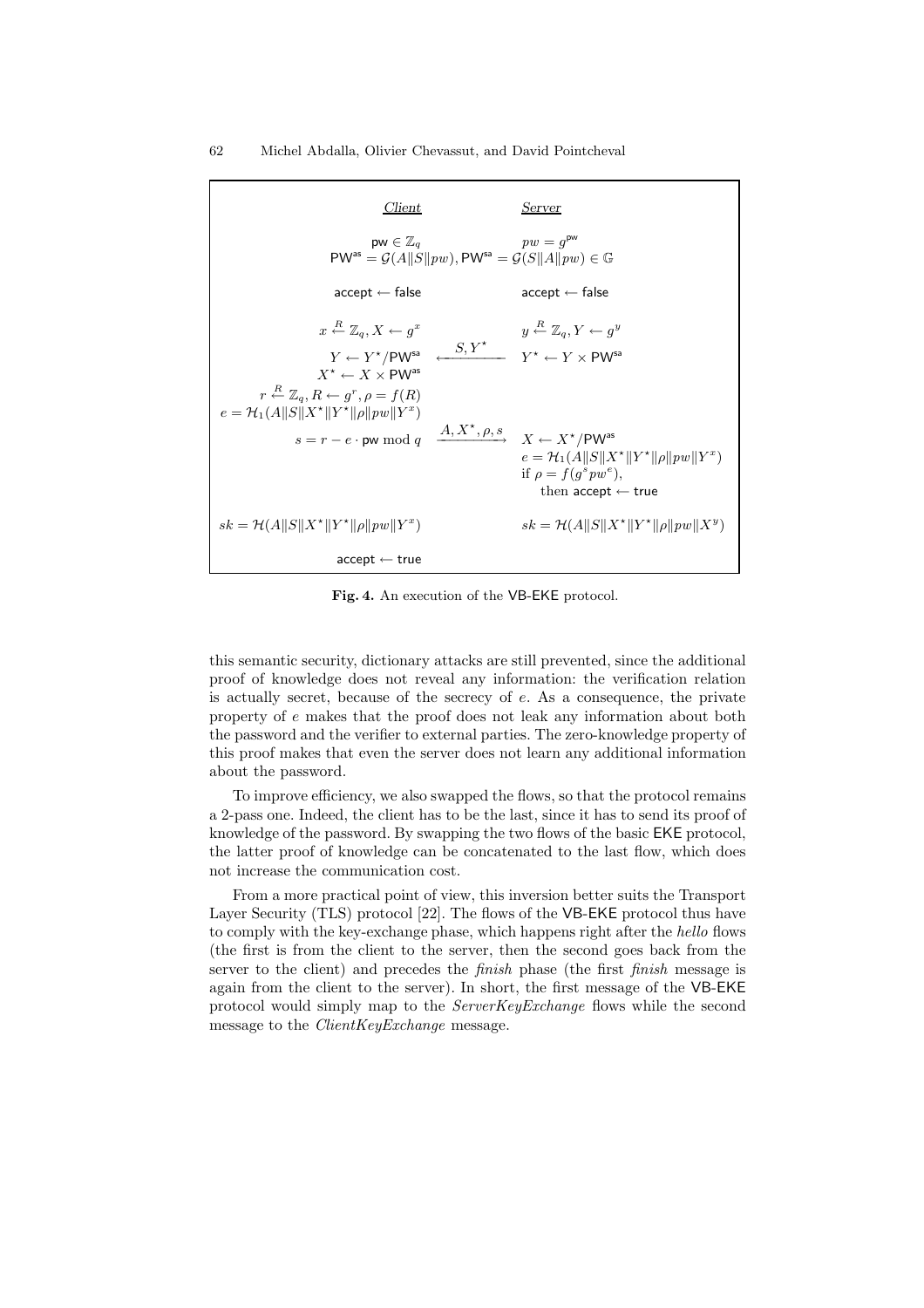

Fig. 5. An execution of the OPKeyX protocol.

#### 5.2 Capturing the Client Password

The above modified scheme does not really increase the communication cost, since additional data can be concatenated to existing flows. But both parties have more computation to do, and namely a few exponentiations. The passwordverifier relation can be more efficient, using any one-way function. However, for such a general function, a zero-knowledge proof of knowledge of the password may not be easy to perform. But the zero-knowledge property is not required, if we move to the one-time password scenario:  $f(pw)$  is first used as a common password, then the client eventually reveals the password, which will thereafter be the future common data (or verifier) if  $pw = f<sup>n</sup>$  (seed) [17]. The computation of  $f^{n}(pw)$  is performed by a one-time password generator which derives successive passwords from a seed. Since one-time password generators do not require reader devices they are much more adapted for the Grid environment than contact tokens (e.g, smart-card, USB tokens). This discussion leads to the One-time Password-enhanced version of VB-EKE which is proposed on Figure 5. The communication of the password has indeed to be sent in a private way, since it will become the future common data, hence the use of an ephemeral session key, which is trivially semantically secure (due to Theorem 2).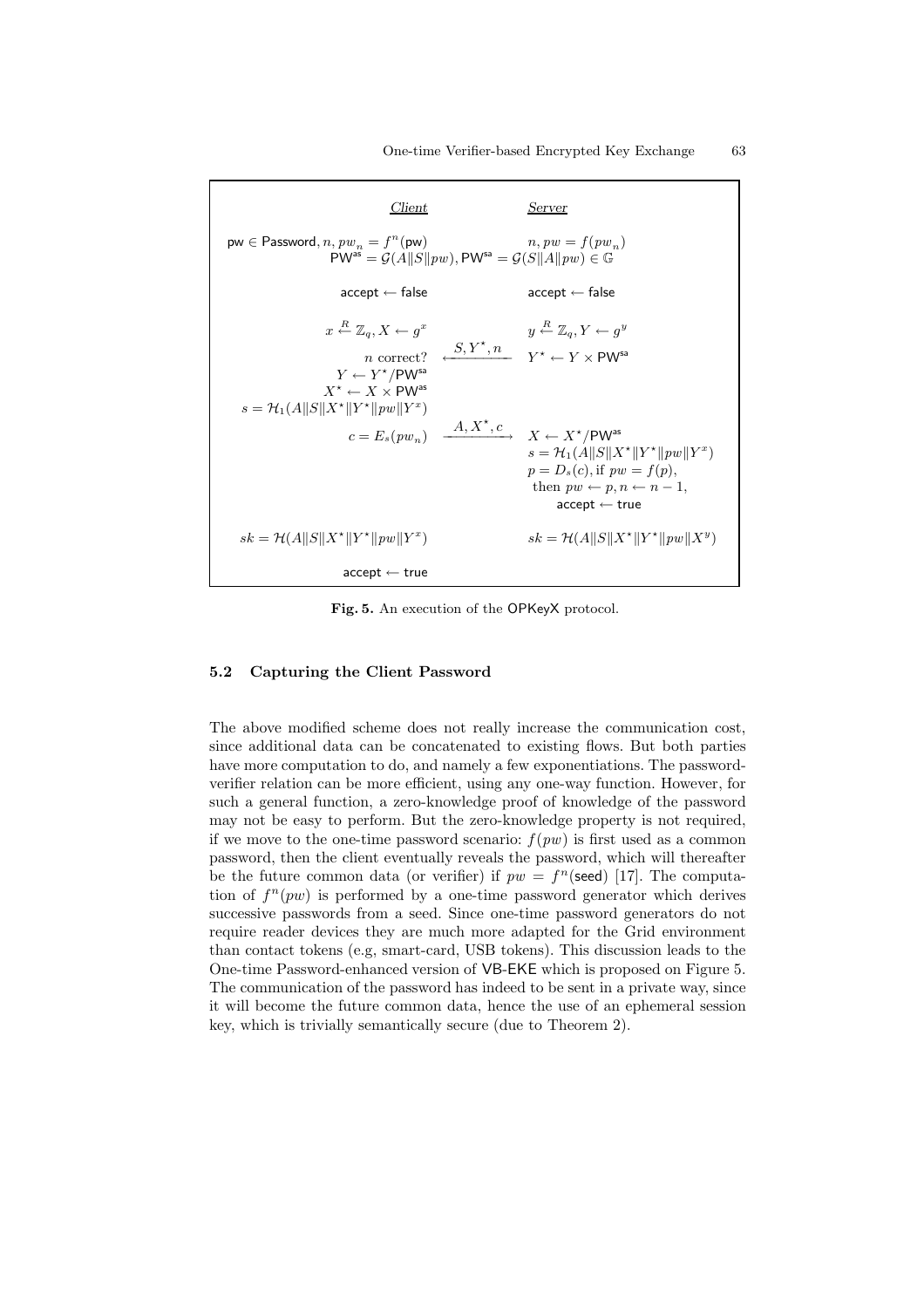### 6 Conclusion

This paper provides strong security arguments to support the EKE-like protocols being standardized by the IEEE P1363.2 Standard working group (namely the PPK series). We have reached this aim by slightly modifying the original AuthA protocol (the two encryption primitives are instantiated using separate mask generation functions but derived from a unique shared password) to be able to achieve the security notion of forward-secrecy in a provably-secure way. Our result is a slight departure from previously known results on EKE-like structures since the security of AuthA is now based on the Gap Diffie-Hellman problem. Moreover, we have extended AuthA into a One-time Password-authentication and Key eXchange (OPKeyX) technology which allows a user to securely log into his account using a remote un-trusted computer and limits the damages of corruption of the server.

## Acknowledgments

The authors would like to thanks Frank Siebenlist for invaluable discussions related to Grid computing. The first and third authors have been supported in part by the European Commission through the IST Programme under Contract IST-2002-507932 ECRYPT. The second author was supported by the Director, Office of Science, Office of Advanced Scientific Computing Research, Mathematical Information and Computing Sciences Division, of the U.S. Department of Energy under Contract No. DE-AC03-76SF00098. This document is report LBNL-56212. Disclaimer available at http://www-library.lbl.gov/disclaimer.

### References

- 1. M. Bellare, D. Pointcheval, and P. Rogaway. Authenticated Key Exchange Secure Against Dictionary Attacks. In Eurocrypt '00, LNCS 1807, pages 139–155. Springer-Verlag, Berlin, 2000.
- 2. M. Bellare and P. Rogaway. The AuthA Protocol for Password-Based Authenticated Key Exchange. Contributions to IEEE P1363. March 2000.
- 3. S. M. Bellovin and M. Merritt. Encrypted Key Exchange: Password-Based Protocols Secure against Dictionary Attacks. In Proc. of the Symposium on Security and Privacy, pages 72–84. IEEE, 1992.
- 4. S. M. Bellovin and M. Merritt. Augmented Encrypted Key Exchange: A Password-Based Protocol Secure against Dictionary Attacks and Password File Compromise. In Proc. of the 1st CCS, pages 244–250. ACM Press, New York, 1993.
- 5. V. Boyko, P. MacKenzie, and S. Patel. Provably Secure Password Authenticated Key Exchange Using Diffie-Hellman. In Eurocrypt '00, LNCS 1807, pages 156–171. Springer-Verlag, Berlin, 2000.
- 6. E. Bresson, O. Chevassut, and D. Pointcheval. Security proofs for an efficient password-based key exchange. In Proc. of the 10th CCS, pages 241–250. ACM Press, New York, 2003.
- 7. E. Bresson, O. Chevassut, and D. Pointcheval. New Security Results on Encrypted Key Exchange. In PKC '04, LNCS, pages 145–159. Springer-Verlag, Berlin, 2004.